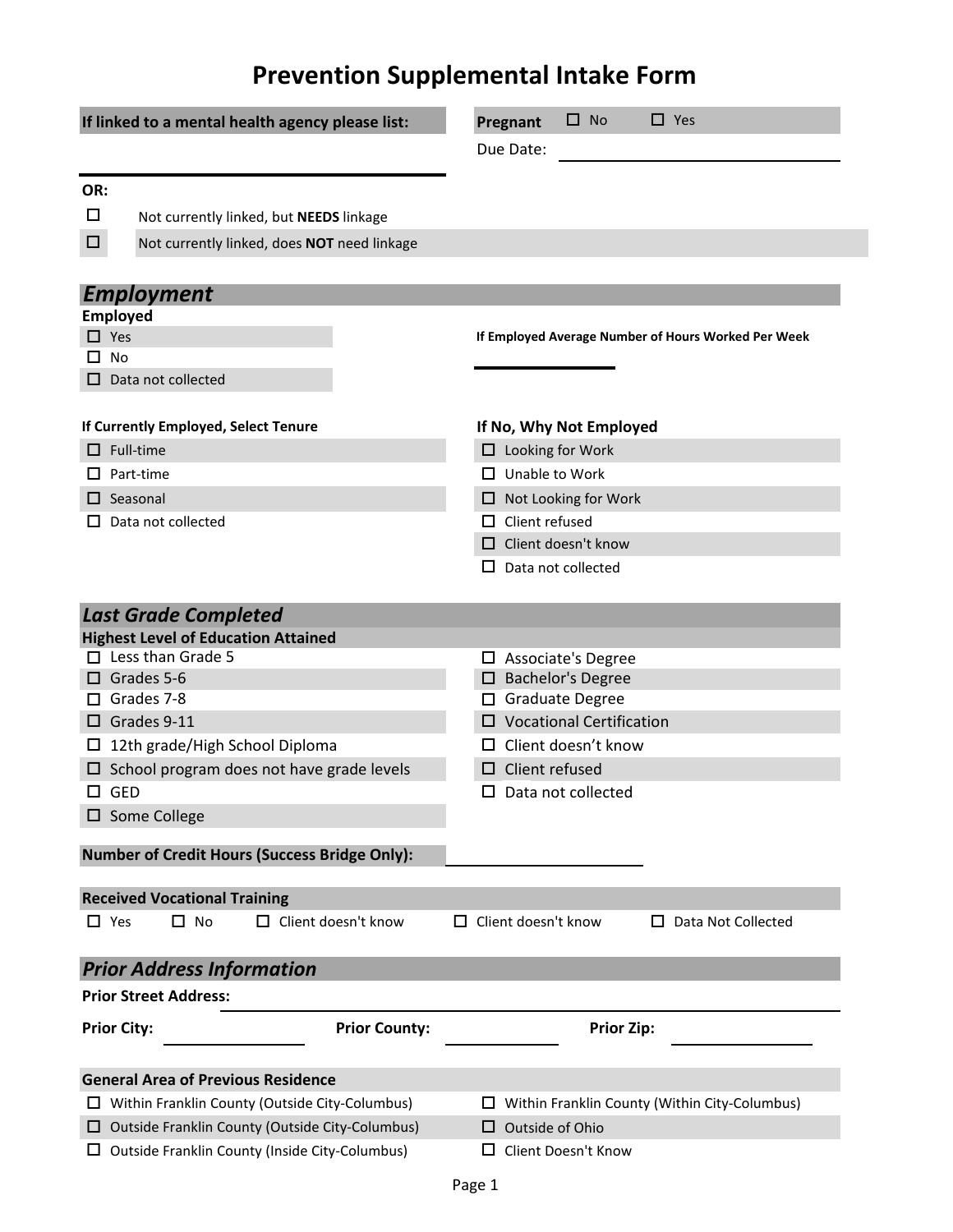| <b>Current Address Information</b>                   |                                                         |  |  |  |
|------------------------------------------------------|---------------------------------------------------------|--|--|--|
| <b>Current Street Address:</b>                       |                                                         |  |  |  |
| Zip Code:<br>City:                                   |                                                         |  |  |  |
|                                                      |                                                         |  |  |  |
| <b>Evictions &amp; History</b>                       |                                                         |  |  |  |
| <b>Ever Been Evicted?</b>                            | If Yes, in the Last 12 Months?                          |  |  |  |
| $\Box$ Yes                                           | $\Box$ Yes                                              |  |  |  |
| $\Box$ No                                            | □<br><b>No</b>                                          |  |  |  |
| <b>Client Refused</b><br>LΙ                          | <b>Client Refused</b>                                   |  |  |  |
| Client Doesn't Know                                  | <b>Client Doesn't Know</b>                              |  |  |  |
| Data not collected<br>ப                              | Data not collected<br>ப                                 |  |  |  |
| <b>Rental Evictions Within the Past 7 Years</b>      |                                                         |  |  |  |
| $\Box$ 4 or More Prior Rental Evictions              | 1 Prior Rental Eviction                                 |  |  |  |
| $\Box$ 2-3 Prior Rental Evictions                    | No Prior Rental Evictions<br>$\mathsf{L}$               |  |  |  |
|                                                      |                                                         |  |  |  |
| <b>Felony Criminal History</b>                       | <b>Child Protective Services Involvement</b>            |  |  |  |
| $\square$ Yes                                        | $\Box$ Yes                                              |  |  |  |
| $\Box$ No                                            | <b>No</b><br>ப                                          |  |  |  |
| Client Refused                                       | <b>Client Refused</b>                                   |  |  |  |
| □ Client Doesn't Know                                | <b>Client Doesn't Know</b>                              |  |  |  |
| Data not collected                                   | Data not collected                                      |  |  |  |
| <b>Primary Reason for Housing Crisis</b>             | <b>Secondary Reason for Housing Crisis</b>              |  |  |  |
| $\Box$ Alcohol and/or Drugs                          | $\Box$ Alcohol and/or Drugs                             |  |  |  |
| $\square$ Divorce/Separation                         | Divorce/Separation                                      |  |  |  |
| Eviction<br>ப                                        | Eviction<br>ப                                           |  |  |  |
| $\Box$ Family Violence (inc. physical/emotion abuse) | Family Violence (inc. physical/emotion abuse)<br>$\Box$ |  |  |  |
| <b>Household Expansion Required Relocation</b><br>ப  | $\Box$ Household Expansion Required Relocation          |  |  |  |
| Legal Issues (utility arears, etc.)                  | Legal Issues (utility arears, etc.)                     |  |  |  |
| Loss of Income                                       | Loss of Income                                          |  |  |  |
| <b>Medical Emergency</b>                             | <b>Medical Emergency</b><br>⊔                           |  |  |  |
| <b>Mental Disability</b>                             | <b>Mental Disability</b><br>ப                           |  |  |  |
| <b>Natural Disaster</b>                              | <b>Natural Disaster</b><br>⊔                            |  |  |  |
| <b>Physical Health Problems</b>                      | <b>Physical Health Problems</b><br>ப                    |  |  |  |
| Pregnancy<br>ப                                       | Pregnancy<br>ப                                          |  |  |  |
| <b>Relationship Problems</b>                         | <b>Relationship Problems</b>                            |  |  |  |
| <b>Rental Eviction Notice</b>                        | <b>Rental Eviction Notice</b><br>⊔                      |  |  |  |
| <b>Substandard Housing</b><br>ப                      | <b>Substandard Housing</b><br>ப                         |  |  |  |